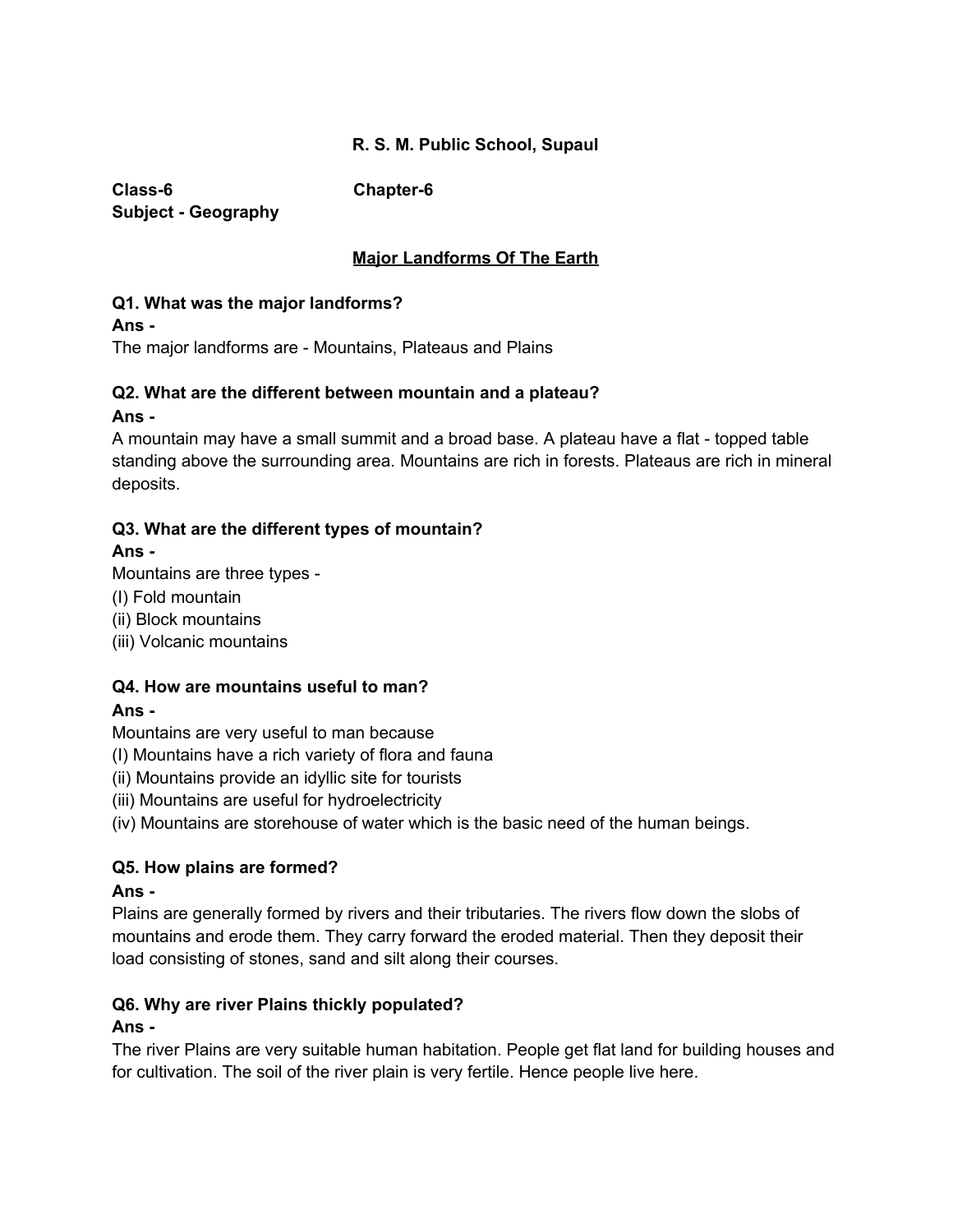# **Q7. Why are mountains thinly populated?**

# **Ans -**

Mountains are thinly populated because they have steep slopes and lack in good soil. These conditions are not favourable for agriculture. Hence, people do not prefer to live here.

# **Tick the correct answer.**

# **(I) The mountain differ from the hills in term of**

# **Ans -**

(a) Elevation

# **(ii) Glaciers are found in**

# **Ans -**

(a) The mountains

# **(iii) The Deccan Plateau is located in**

**Ans -** ( c) India

# **(iv) The river Yangtze flows in**

# **Ans -**

( c) China

# **(v) An important mountain range of Europe is**

# **Ans -**

(b) The Alps

# **Fill in the blanks :**

**(I) A \_\_\_\_\_\_\_\_ is an unbroken flat or a low- level land.**

**Ans -**

Plain

#### **(ii) The Himalayas and the Alps are example of \_\_\_\_\_\_\_\_\_\_ type of mountain. Ans -**

Young Fold

**(iii) \_\_\_\_\_\_\_\_ area are rich in mineral deposits.**

# **Ans -**

Plateau

**(iv) The \_\_\_\_\_\_\_\_\_\_ is a line of mountain. Ans -**